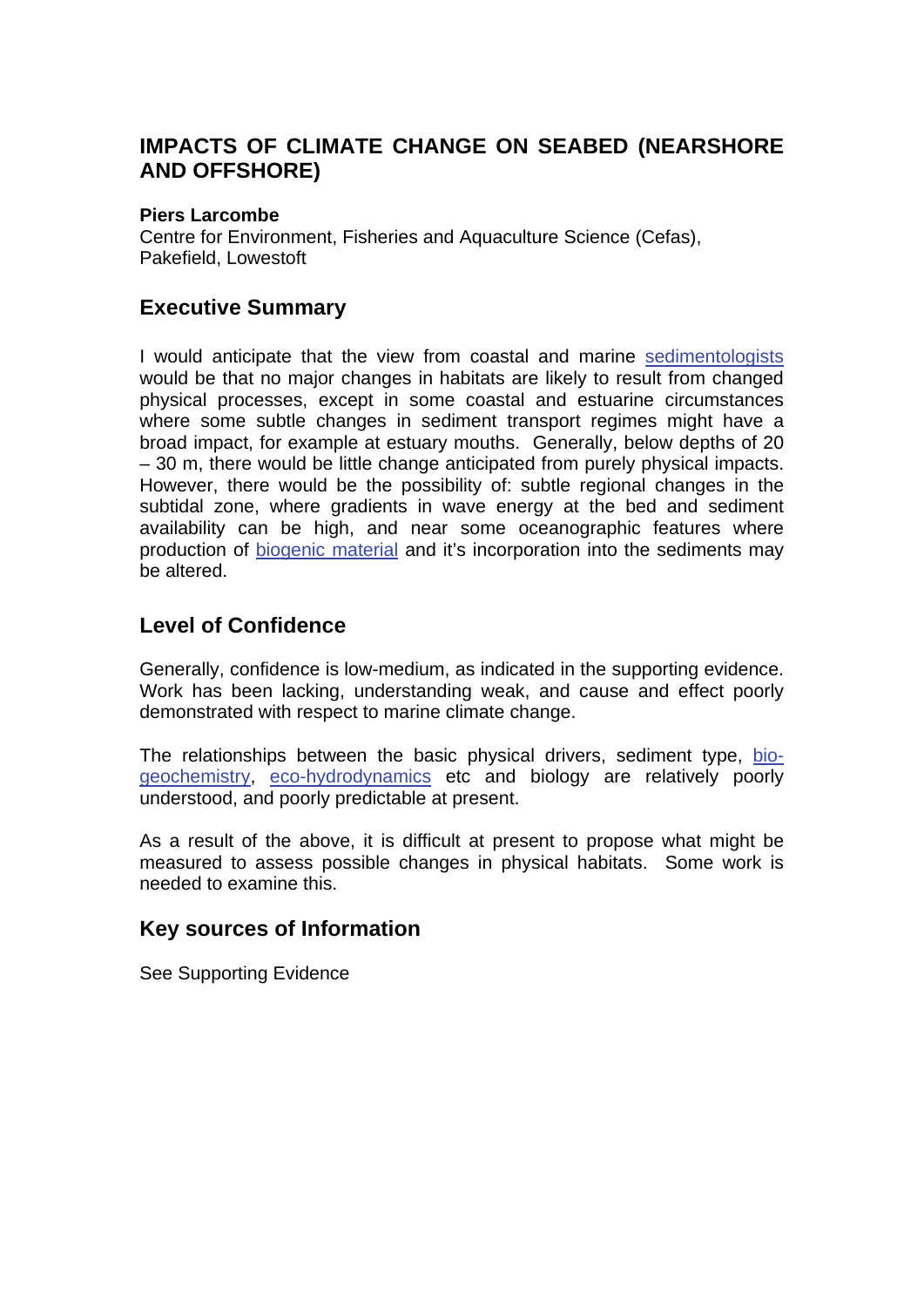# **Supporting Evidence**

## **Definitions / Scope**

Here, the sea bed is taken to mean those parts of the UK, which are subject to and controlled by marine processes. There are two distinct parts, the boundary between which is gradational and variable in time and space:

- 1. The sea bed of the continental shelf, where the physical controls upon the sediments are exclusively marine processes; and,
- 2. Some shallow areas near coastlines and in estuaries, where the physical control upon the sediments is influenced by non-marine processes.

Hence the 'UK sea bed' includes a wide variety of estuarine sedimentary environments (e.g. saltmarsh, intertidal mudflats and sandflats, tidal channels), tidal lagoons with restricted (e.g. Langstone Harbour) or highly restricted (Slapton Ley) exchange with the sea, gravel and sand beaches, muddy shorelines, a wide variety of mobile and immobile sea-bed types on the continental shelf, as well as the sea bed in deeper waters on the UK continental slope and rise. It includes environments where the sediments are mostly derived from reworking of material from the marine environment (common), from rivers (less common) and from [biogenic](http://www.mccip.org.uk/arc/glossary.htm) production (regionally important, e.g. NW Scotland, and locally important, e.g. the maerl beds off Falmouth) (Farnham and Jephson, 1977) and includes sedimentary environments that are being formed today and others that are essentially unchanged since their inundation by the post-glacial sea-level rise. There are also large areas of rocky sea bed, near the coast and in deeper water. A series of 'marine landscapes' have been defined by the JNCC (2004) for the Irish Sea. These components are a mixture of geological, oceanographic, biological and other descriptive terms, and it is not clear how these will serve in supporting scientific analysis of management and change.

This document has limited focus on the complex sedimentary changes in the intertidal zone.

This document does not relate to the nature of the shoreline or sea defences.

This document is written largely from the view that the sea bed sediments are habitats and the location of many vital ecosystem processes.

## **Observed Changes**

• For most of the UK continental shelf, the basic knowledge of natural sedimentary changes on timescales of decades is insufficient to allow changes to be confidently identified and their significance assessed. There are few defensible observations of changes in sediments of any kind, and none which can be definitively attributed to 'climate change'.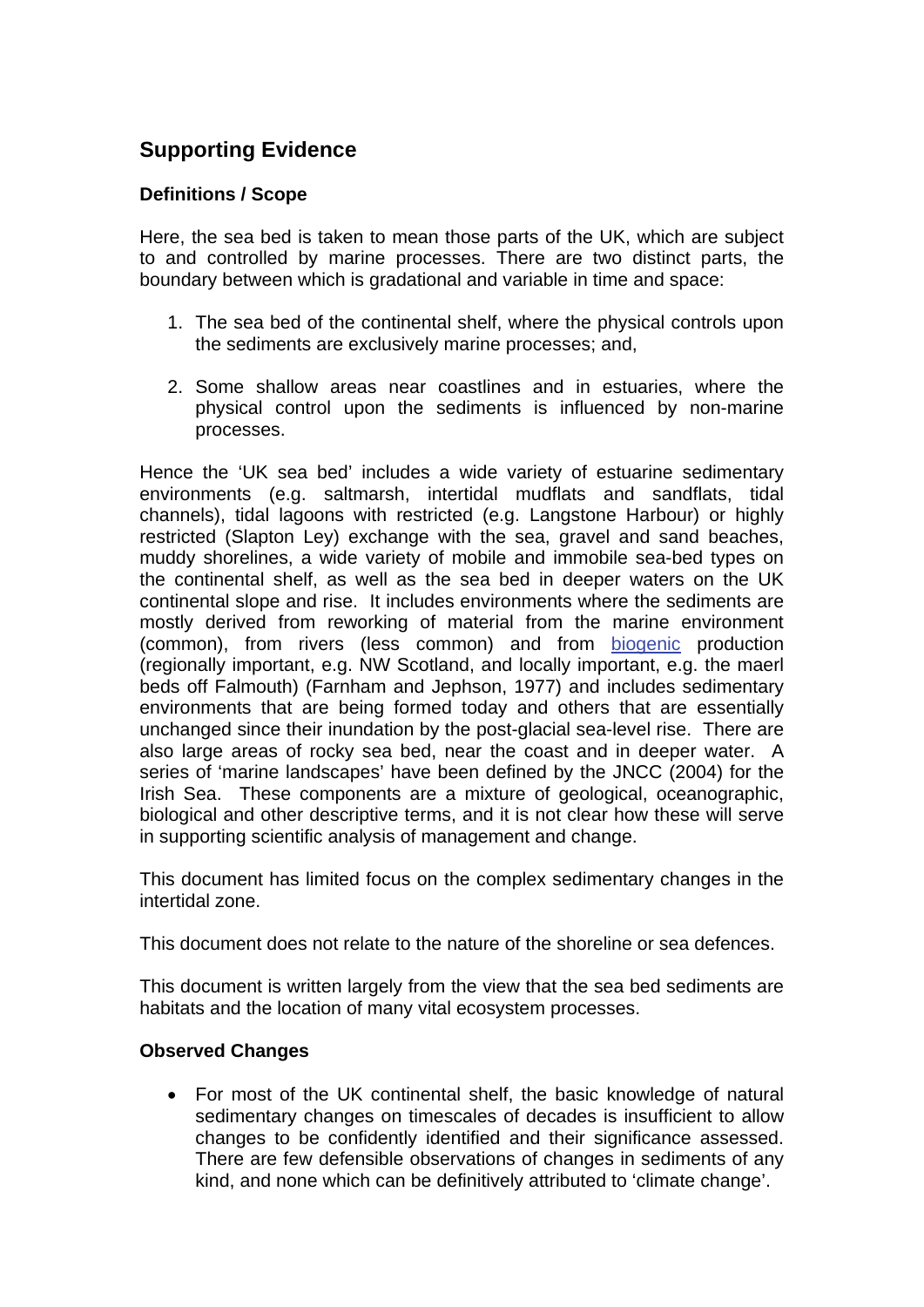- Some coastal and estuarine sedimentary environments exist in a semicontinuous state of change related to natural processes. At present there are no changes definitely attributable to 'climate change'.
- Estuaries regularly change the distribution of different sediments, especially in response to the changing position of tidal channels. Many estuaries are continuing to be infilled with marine sediments as a response to their post-glacial inundation (e.g. Jago, 1980), and the sedimentary environments within them are migrating seawards overall.
- Regionally, some beaches may have changed their steepness over the last century (Taylor *et al.,* 2004), with, for England and Wales, steepening of 66% of the south coast, 64% of the east coast and 58% of the west. In part, this may result from the presence of coastal defence structures and the cohesive nature of some sediments, but no analysis of cause has yet been undertaken.

#### **Potential Future Changes**

- Models which can reproduce the main elements of the UK sea bed sediments are not yet available, and combined with uncertainties over the main driving forces, reliable models of future changes are unlikely to be available for some time. Therefore, possible changes can only be speculated upon using first principles.
- In estuaries and at the coastline, there may be some minor changes in sediment distributions and types related to sea-level change, waves and changed water temperatures. Changed conditions at some coastal environments, such as partially-enclosed lagoons and bar-built estuaries, may induce major changes in sedimentation through altering the exchanges of water and sediments.
- Some beaches may steepen and coastlines recede, but this is likely to be related to ongoing long-term processes of change (e.g. erosion of the Norfolk coastline), rather than being related or relatable to climate changes.
- Away from estuaries and the coastline, marine processes dominate sedimentation, and processes such as changed oceanic circulation patterns, with consequent changes in temperature and storminess, may be more important in controlling sea bed type. Predictions of the nature and magnitude of any changes are not possible at present.
- Regarding sediment texture, measuring changes is unlikely to be possible without careful, detailed, tightly focussed work, because the magnitude of changes is likely to be small. Changes would need to be mapped using sea bed samples, but the nature of sampling and analyses which led to the production of existing BGS maps of sea-bed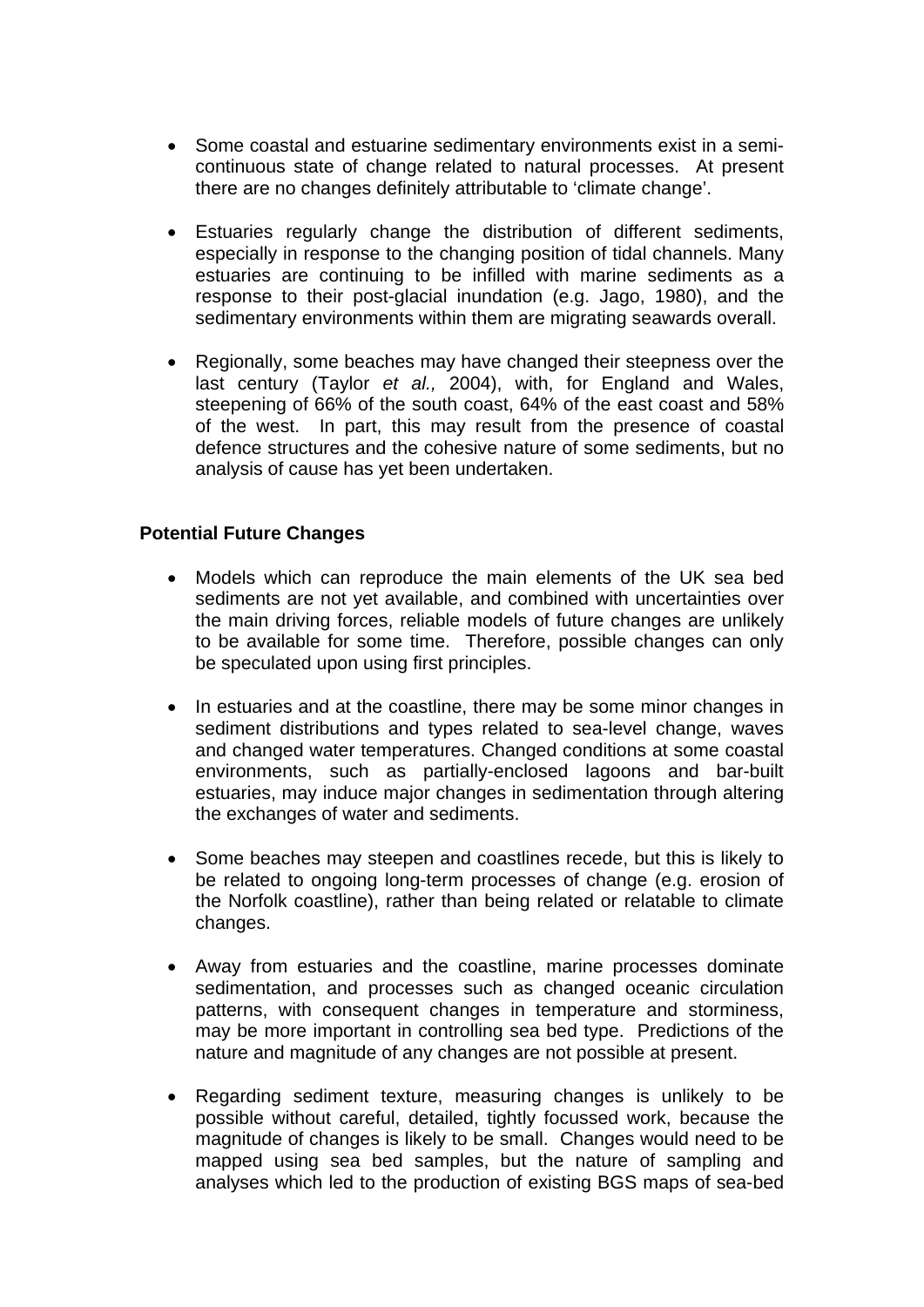sediments means that they are insufficient as a baseline to detect future change.

- Regarding sediment composition, regional studies of, for example, the proportion of organic matter or other biogenic material may be useful, especially in combination with biological data.
- If the future holds changed river flow regimes, forced, for example by longer drier summers and more flashy flows overall, then this has the capacity to alter fluvial sediment supply, either upwards or downwards. Impacts, if any, will not be noticeable on the open continental shelf, and, if anywhere, might be noted in estuarine systems. However, given the geologically low level of fluvial sediment inputs compared to marine inputs in most UK estuaries, it is unlikely that many UK estuaries have saltmarshes highly dependent upon fluvial inputs (c.f. Adam, 2002). Change in saltmarshes and other estuarine sedimentary environments might arise if the relationship between the availability of material supplied into the estuary and the rate of sea-level rise is changed, but distinguishing such changes from natural variations will be extremely difficult. Improvements in land management, leading to decreased sediment loss from agricultural areas may impact some estuarine environments locally.

To my knowledge, little work and discussion on this subject has taken place. The range of views is largely unknown. Further, the range of views may be wider than anticipated because of the very broad range of sedimentary environments, and hence expertise, covered by the scope of this document.

Quantification of any changes is not possible at present. Across most of UK waters, magnitudes of change would be low to immeasurable, except for:

- Some zones, probably near the coast, where there might occur a marked change in sediment supply, and;
- Some zones in the open sea where changed oceanography (temperature, stratification) may change the supply or distribution of [biogenic material,](http://www.mccip.org.uk/arc/glossary.htm) whether from plankton settling or in-situ benthic production (Austin and Scourse, 1997).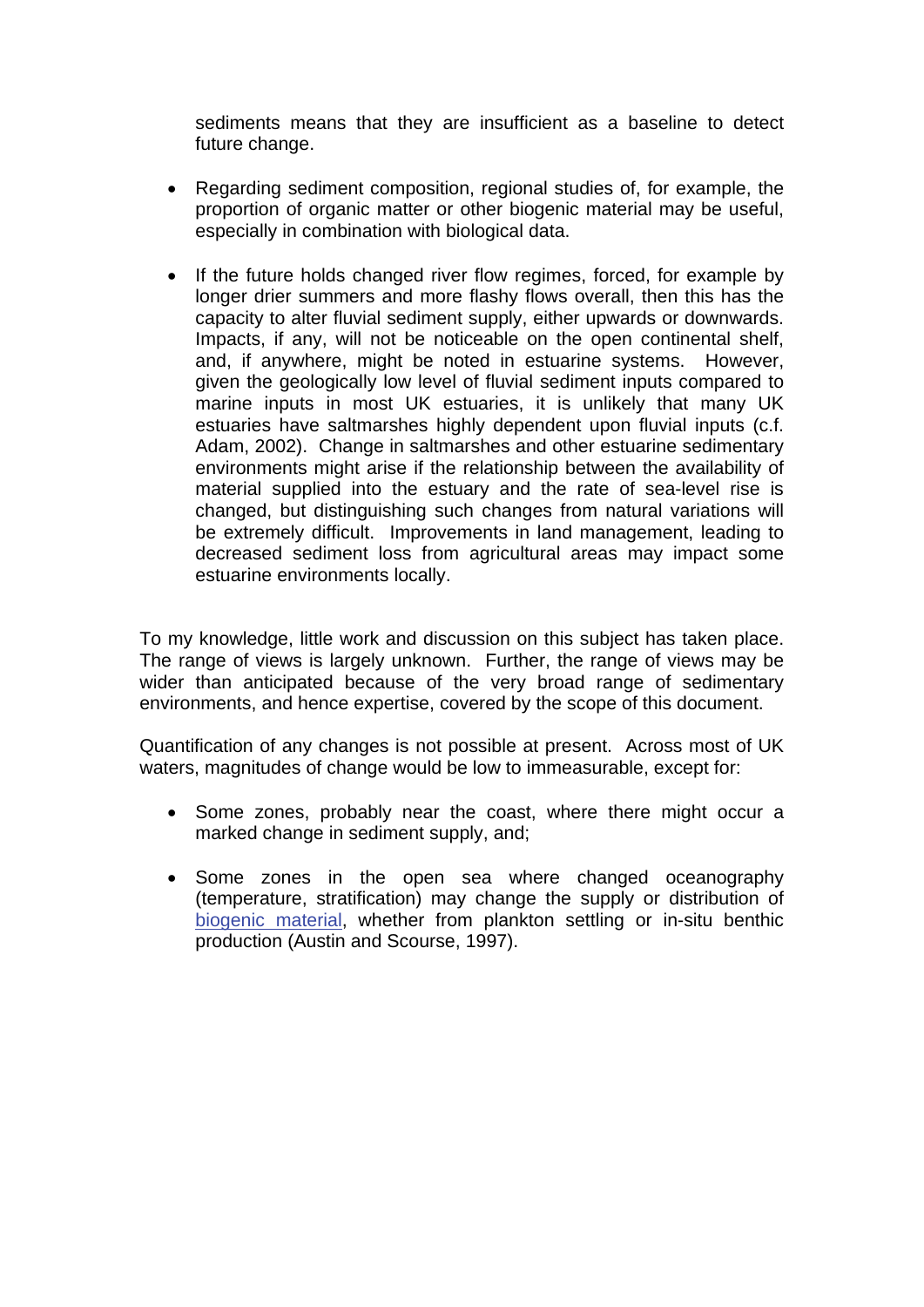#### **What physical factors might contribute to seabed change?**

Relative sea-level change Period, height, frequency & direction of fairweather waves Ditto major storms or stormy periods **Salinity** Water temperature Air temperature (e.g. for a few select shallow environments) Tidal range change

Main factors are weakly relatable (as opposed to 'related') to climate change (i.e. understanding is poor). The key factors are that natural variation is high and that baseline data are weak.

#### **Regional variations**

Little or no information is available but it is highly likely that there will be variation dependent upon the great range of sediments and sedimentary environments. The long-term trend is of estuarine accumulation of land- and marine-derived sedimentary material. Sediments are limited across much of the UK shelf, so that the location of boundaries of sediment cover is an important factor.

As such, in the most general terms, the subtidal zone is likely to display most vulnerability to change, because here tends to lie the transition zone from the relatively sediment-rich nearshore and estuarine zones to the sedimentlimited offshore zone. Any changes in the sea bed caused by changed physical processes are mostly likely to occur in this transition zone.

The location of zones between seasonally stratified and well-mixed regions is relatively well defined at present (e.g. Brown et al, 2003). Some regional changes in the composition of sea-bed sediments might occur preferentially at the edge of these zones if the zones are enhanced or moved slightly by future changes in stratification (Cefas, A1225 Final Report to Defra). Nutrient supply in estuaries may also be a factor, especially regarding the potential for altered occurrence of sediment-stabilizing micro- and macro-flora.

**Please acknowledge this document as: Larcombe, P. (2006). Impacts of Climate Change on the Sea Bed (nearshore and offshore) in Marine Climate Change Impacts Annual Report Card 2006 (Eds. Buckley, P.J, Dye, S.R. and Baxter, J.M), Online Summary Reports, MCCIP, Lowestoft, [www.mccip.org.uk](http://www.mccip.org.uk/)**